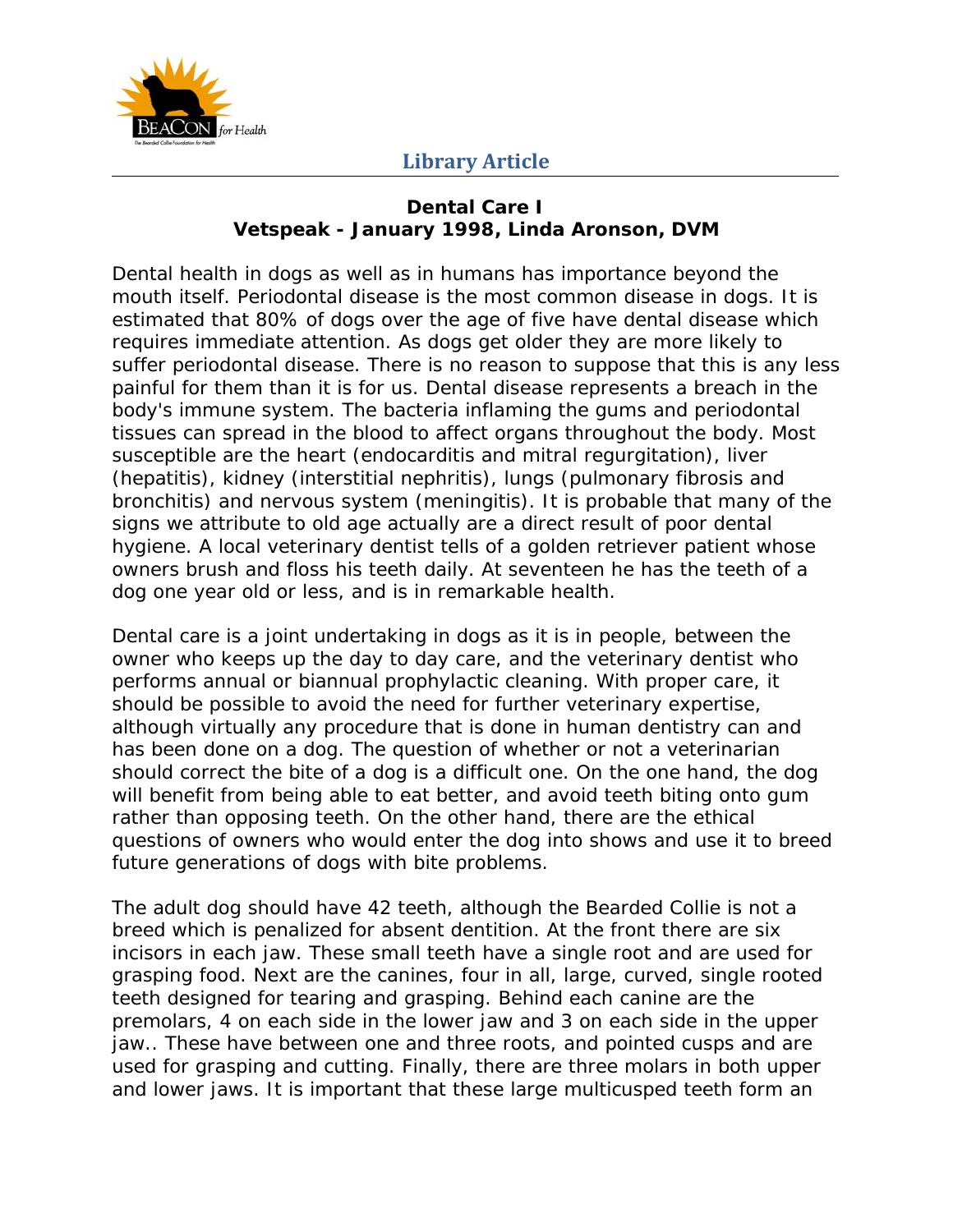

occlusal surface, as they are used to grind food. The upper fourth premolar and lower first molar are also known as the carnassial or shearing teeth.

On the plus side, dogs don't get cavities. Rather, they get periodontal disease, inflammation and infection of the tissues supporting the teeth - the gingiva (gums), periodontal ligaments (which anchor the teeth to the bone) and alveolar bone (surrounding the tooth roots). Plaque is 80% bacteria mixed with food particles and saliva. It forms 6-8 hours after brushing the teeth. (So rather than brushing once a week we should really be brushing three or four times a day!) It sticks to both the visible surface of the teeth and in the sulci under the gum lines. Over time it becomes mineralized as calcium, phosphorus, magnesium, sodium and potassium salts accumulate, and it forms calculus. This hard yellow brown substance can cover the gingival margin, making it impossible to clean out plaque under the gum line with simple brushing. Safe and secure the bacteria multiply, and the pockets under the gums deepen. The gums become edematous and roll at the edges - gingivitis, a local and very painful inflammation of the blood vessels, which is fortunately reversible if caught at this stage.

If dental aid is not given in time, the gums are replaced with what is called granulation tissue, and the pockets become ever deeper. The periodontal ligaments weaken, and the alveolar bone starts to recede around the roots of the teeth. While dental treatment at this stage can prevent the condition worsening, it cannot reverse the damage which has already been done. The bacterial composition changes as the disease progresses. Although the dog loses its teeth, it is actually the supporting structures which are diseased, not the teeth themselves.

The healthy mouth contains 750,000 bacteria/ml of saliva. All dogs are prone to periodontal disease, but some are at greater risk. Among the predisposing factors some are genetic (compromised immune function; malocclusions, crowding, rotation of teeth, extra or missing teeth, retained baby teeth); behavioral (rock or cage chewing; open mouth breathing - dries up the saliva which normally slows down the bacteria; diet - soft sticky diets increase plaque retention); trauma (either to individual teeth - slab fractures can remove the coronal bulge which tends to deflect food from the gingival pockets, or fracture of the jaw); infectious diseases (such as distemper which thins tooth enamel); metabolic imbalances (such as the so called "rubber jaw" or secondary hyperparathyroidism - low calcium).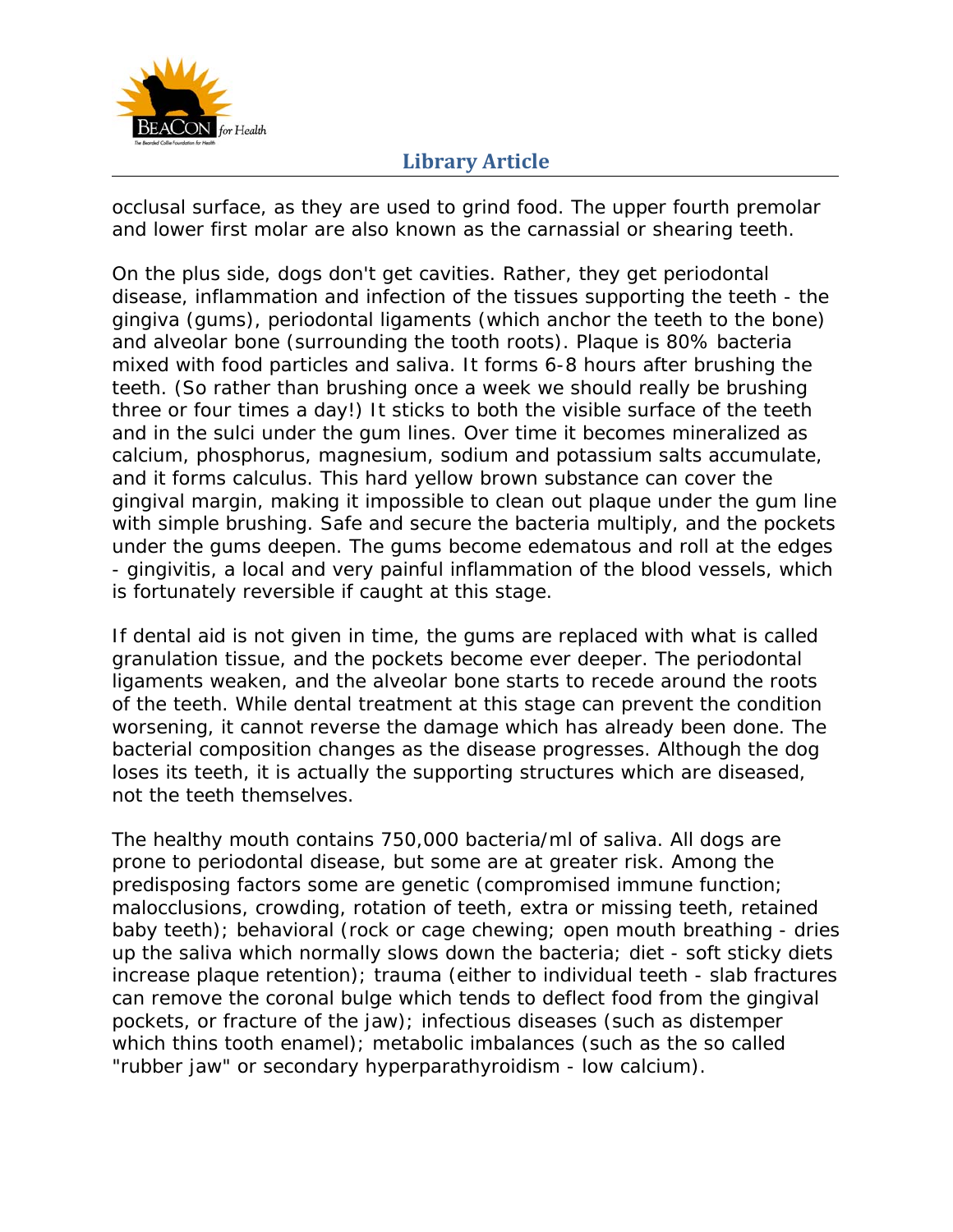

So what can we do to help? First get to know the inside of your dog's mouth intimately. Notice any abnormalities which could cause potential problems and increase his chance of periodontal disease. (In my experience, dogs with hypothyroidism and some other autoimmune diseases, may have very tacky saliva, and require extra special attention when it comes to tooth cleaning.) Ideally you should clean your dog's teeth once a day from the time he is six months old, but every effort helps. It does only take a minute or so. Doing it at the same time every day, maybe before you clean your own, may make it easier to adopt this habit. Of course, many dogs are less than thrilled about having you poking around in their mouths, and initially tooth cleaning may take longer and be less thorough, but perseverance will usually win out. Optimally, you will accustom your dog to tooth cleaning before he reaches his six month birthday. Get him used to having his mouth inspected (you need to check for retained baby teeth, and if he's ever to be a show dog and/or go to the vet, letting people look in his mouth is a good trait to encourage). When he cooperates reward him, preferably with a hard treat which is less likely to cause plaque build up, or a game (yeah, I know frisbees and balls can knock teeth out, but if they're well anchored and healthy it's less likely to happen.)

There are innumerable different products on the market for tooth cleaning. Everyone likes his or her own method best. I don't feel I do as good a job with gauze pads, or those soft rubber brushes that fit over your finger, nor am I a believer in baking soda. Buy a good quality veterinary tooth paste. Excessive fluoride is dangerous, both for dogs and kids, and as both are likely to swallow their tooth paste maybe kids should be using dog toothpaste, although they may object to the liver flavored ones. I like the extra long dog tooth brushes, because they enable you to get into the back of the long mouth or the Beardie, and the areas you most need to concentrate on are the cheek sides of the molars, premolars and possibly canines. If you are starting to clean the teeth of an older dog for the first time, don't expect to be able to go in, and clean him up first try. Working with a dog's mouth is seen by the dog as a sign that you are behaving in a dominating fashion, and he may object. And what do you know, you're messing with his number one weapon at the time you are trying to clean it, so take it slowly, reward every time he lets you another step closer to getting the job done, and quit when he starts to get fractious or cross - and hopefully well before he decides to bite or show other aggressive signs.